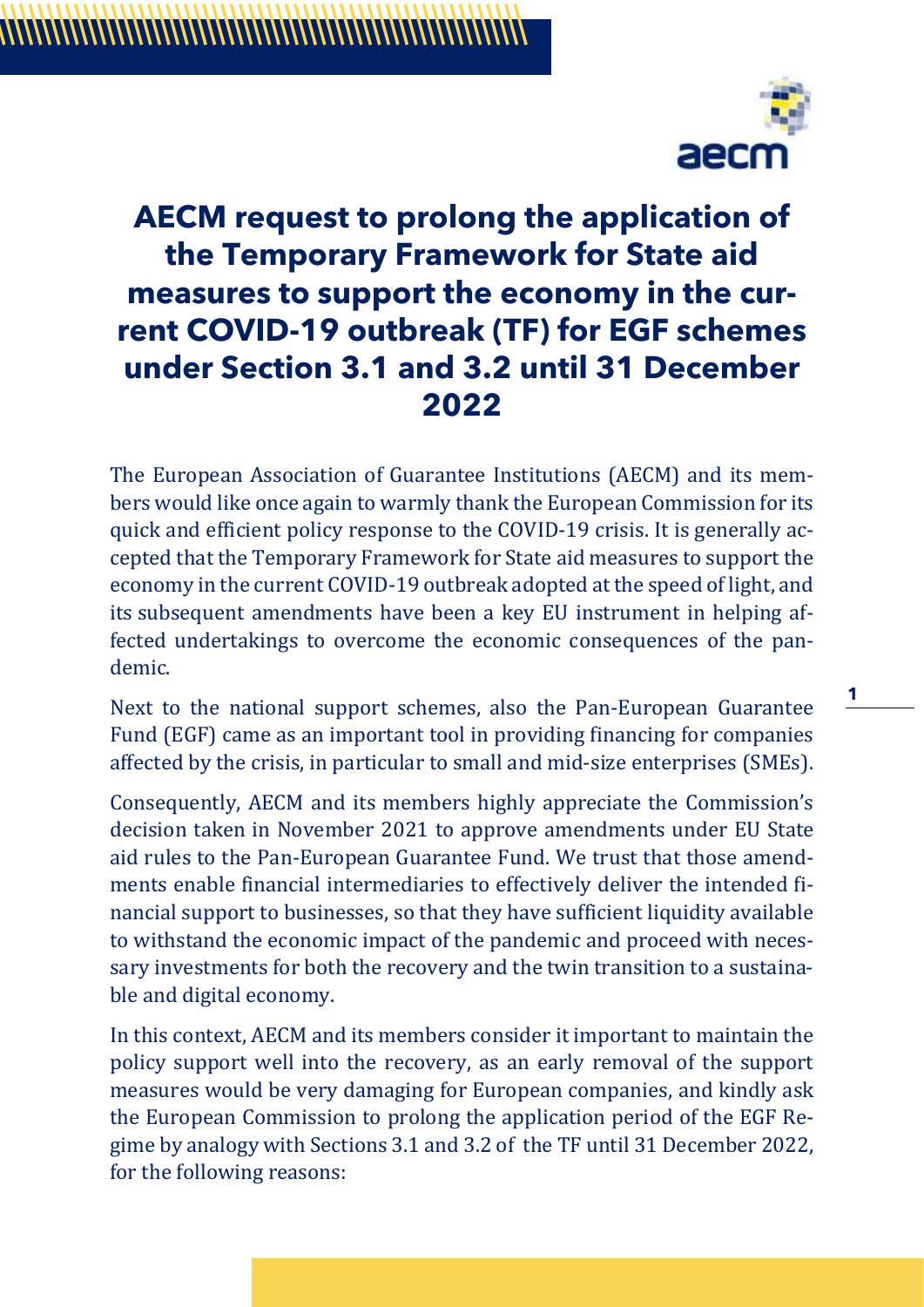

- The EGF which was endorsed by the European Council on 23 April 2020, has taken longer to become operational than originally envisaged which, for most financial intermediates, could only be materialised as of end of 2021. As a consequence, only a small share of the envelopes available have already been granted to beneficiaries and putting an end to the EGF Schemes on 30 June 2022 would result in cancelling billions of potential support. Initially built as a crisis measure, the EGF has become a strong tool to also foster the recovery in a context where the EU financial instruments of the previous Multiannual Financial Framework (MFF) are closed and the full deployment of InvestEU by EIB Group's financial intermediaries as well as other Implementing Partners seems unlikely to occur before the very end of 2022. It is more than ever critical to make full use of a pan-European scheme which is already up and running at a time of recovery to allow the intended support to reach the final beneficiaries and ultimately accomplish the Fund's objectives.
- The possibility for products benefiting from the guarantee of the EGF through the European Investment Fund to be deployed under the *de minimis* Regulation after 30 June 2022 is drastically restricted and not suited for the recovery process due to the fact that the limited *de minimis* threshold has been heavily used by many SMEs in the past 2 years and was generally quickly exhausted because of the impact and duration emanating from the pandemic, and consequently is not high enough to be applied for measures under the EGF. In such cases, a prolongation of the TF for EGF schemes is key for many SMEs to benefit from the support under EGF measures and to finance necessary investments. Moreover, a prolongation of the EGF State aid Scheme is critical when it comes to financing projects and needs of mid-caps and large companies, since the Linked Risk Sharing measure provided by the European Investment Bank under the EGF does not provide for the possibility to rely on the *de minimis* Regulation as it is only designed by analogy with Section 3.2 of the TF. Hence the prolongation of the EGF Regime is the only possibility for financial intermediaries to maintain their guarantee agreements with the European Investment Bank (EIB) after 30 June 2022.

**2**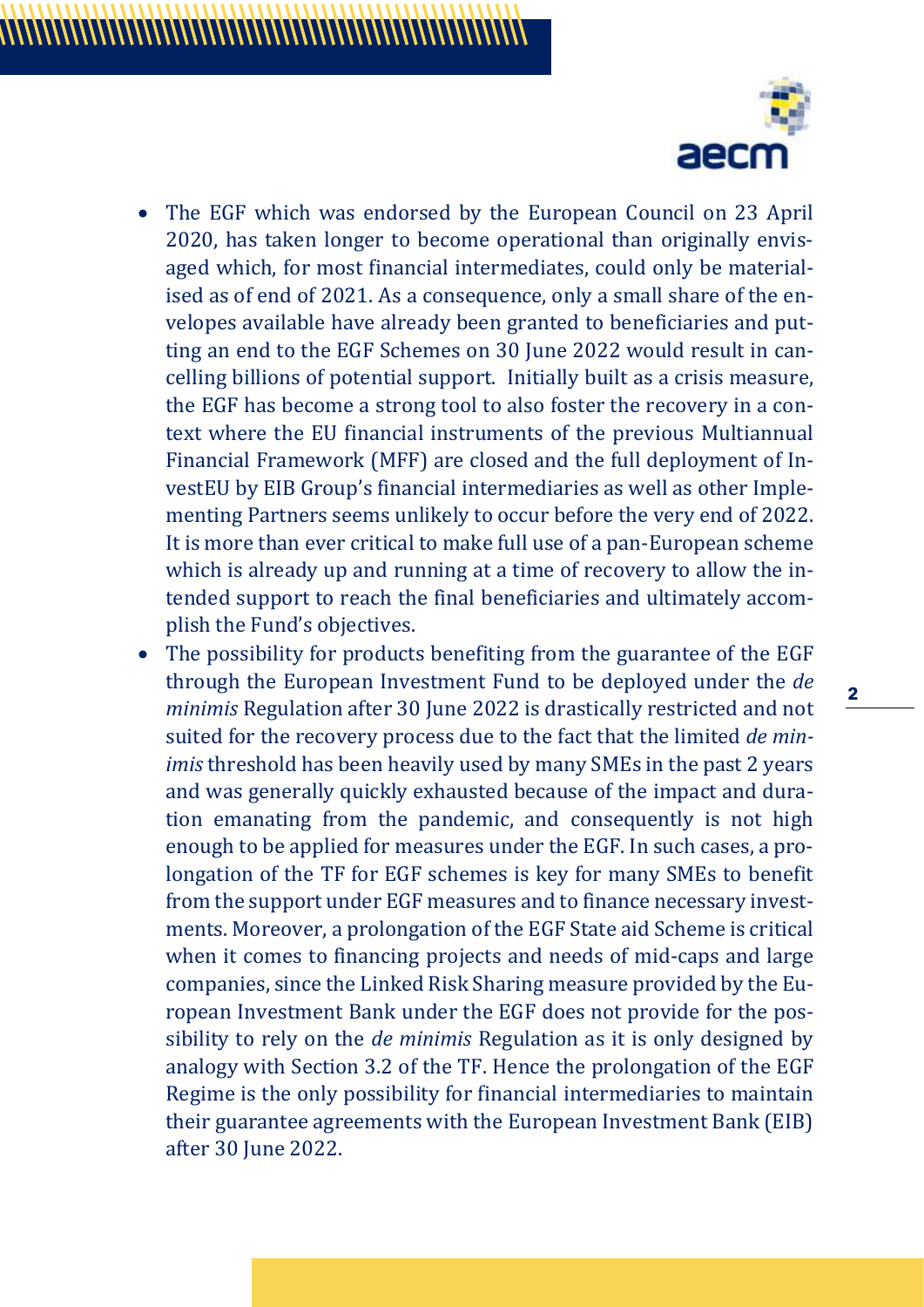

- Each State aid regime has its own features in terms of financing such as the maximum maturity period, guaranteed amount and eligibility criteria. Similarly, the implementation and monitoring requirements involve specific IT developments, i.e. self-declarations to be provided under the EGF State aid Scheme. In this view, switching from one State aid regime to another during the implementation period will not only be difficult but even impossible, given that EGF products are built in compliance with State aid rules by analogy with the TF (Sections 3.1 and 3.2).
- Such a prolongation would be coherent and in line with the Commission's Temporary Crisis Framework for State Aid measures to support the economy following the invasion of Ukraine by Russia in a context where businesses must deal with further difficulties in terms of working capital needs and supply chain.
- The European Commission with its initial decision dated 14 December 2020 allowing for the implementation of the EGF, provided for the possibility to have a longer timeframe for the EGF Schemes as compared to the national schemes approved under the TF, given the significantly longer amount of time needed to set up and operationalise the Fund. This approach remains justified and a prolongation of the EGF Schemes should then not be subject to a prolongation of the TF itself.

In light of the above, AECM and its members would very much appreciate if the European Commission could take our request into its kind consideration by prolonging the applicability of the EGF State aid Scheme by analogy with Sections 3.1 and 3.2 of the Temporary Framework till the end of 2022, for the benefit of small and medium-sized enterprises as well as large companies in the Member States participating in the Fund.

Finally, we would like to thank the European Commission once again for its bold response to the COVID-19 outbreak which made a significant and decisive difference to the survival of so many SMEs facing liquidity shortages.

Brussels, 4 April 2022